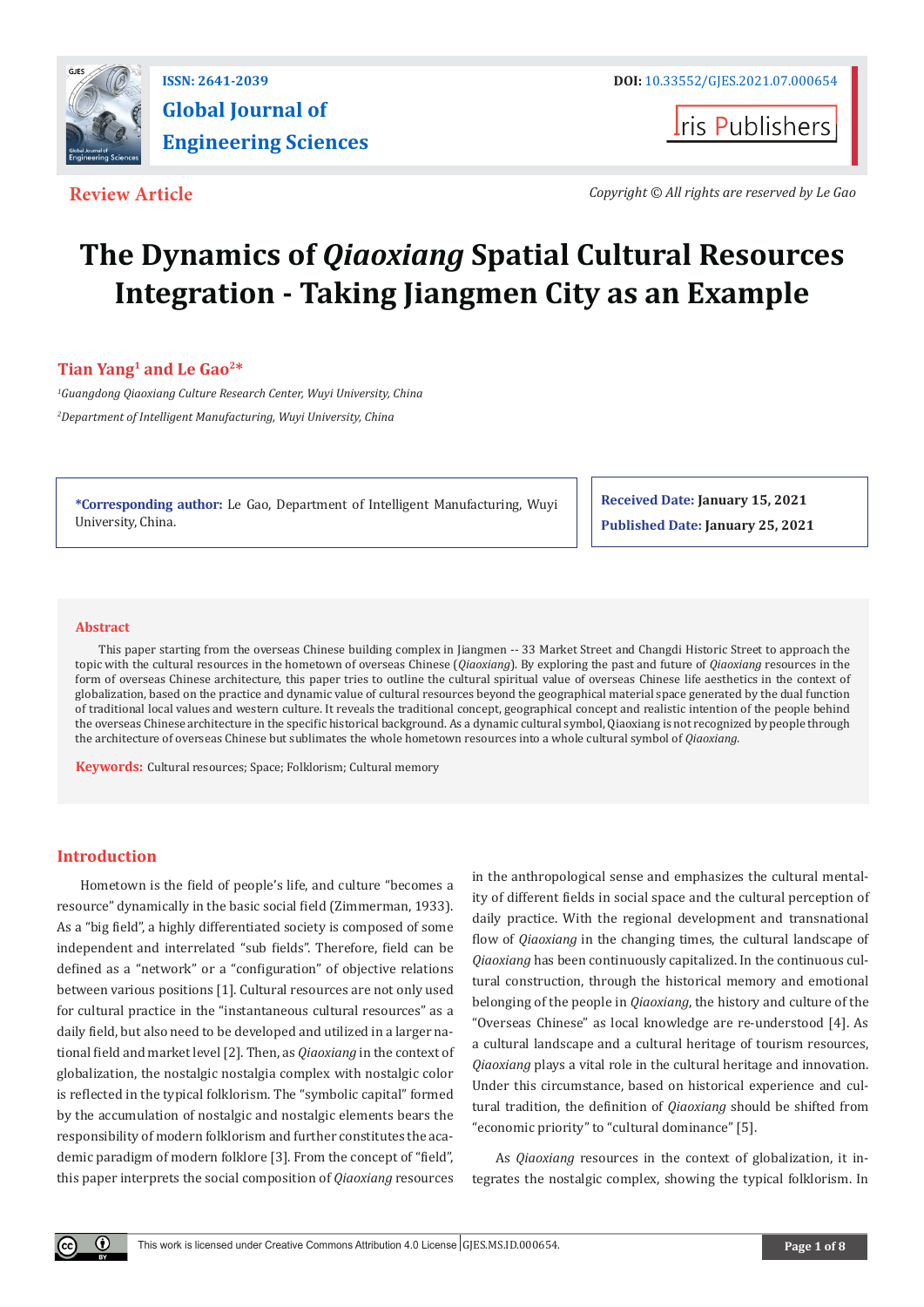the overseas Chinese society where the resources of *Qiaoxiang* are accumulated as symbolic capital, the overseas Chinese of Wuyi area play an important role in promoting the transformation and accumulation of social resources of *Qiaoxiang*. Overseas Chinese are constantly participating in the revitalization and integration of hometown resources brought about by globalization in the way of ancestral identity. The concept of folklorism originated from German folklorist Mozer (1962), which refers to the invention and reconstruction of "traditional customs" for political and economic purposes. The theory has been critically developed by the academic circles, Bausinger accepted Kosling's proposition and referred to Adorno's concept of "culture industry", and further turned the focus of attention to "folklorism" to "cultural commodity resource" [6]. Driven by the globalization of economy and culture, folklorists describe the perceptual practice of traditional nostalgia and hometown complex. With the intense development and speculative process in the academic circle, cultural researchers should pay more attention to the "folklorism process" recognized by the public and the link of constructing an "imaginary community", and respect the important value of "the tradition of invention" in the process of shaping national identity [7-11]. The cognition of tradition should not only stay in the illusion of revivalism, but also pay attention to the meaning of reconstructing and generating new tradition? How to examine the cultural process of traditional reproduction, in fact, is to use the innovation, reconstruction and new construction of modernity to keep the new tradition in the current society?

On the whole, compared with the field of history study with productive research achievements, there are few theoretical concerns from the perspective of anthropology and folklore in the academia about the resource revival and nostalgia of *Qiaoxiang*. In fact, resources of *Qiaoxiang* have been playing an important role in the revitalization and remodeling of the traditional folk customs of overseas Chinese and their ancestral places, on the one hand, it is related to the localization of nostalgia in the process of globalization, on the other hand, due to the dual influence of traditional culture and Western values, it is significantly different from the general sense of "revitalization of traditional culture", which needs special research. The research object of this paper is the role of Jiangmen 33 Market Street and Changdi Historic Street, the historical block of overseas Chinese, as the resources of *Qiaoxiang*, in the movement of traditional rejuvenation and remodeling, and the power of integration of resources and culture of *Qiaoxiang* formed by the continuity and expansibility of various reciprocal subjects in time and space. If it is separated from the local knowledge system of *Qiaoxiang*, it is difficult to grasp the dual identity and social authenticity of overseas Chinese from the perspective of history study. In this context, from the perspective of anthropology, this paper regards Jiangmen 33 Market Street and Changdi Historic Street as hometown resources, and considers the dynamic continuation, revival and production process of cultural tradition. We should expand the overseas Chinese society from the creation of cultural resources in *Qiaoxiang*

and the background of globalization in which the overseas Chinese live. With the help of the flow of overseas Chinese between their country of residence and their hometown, a complex, pluralistic and situational social and cultural network is constructed.

#### **From Cultural Capital to Hometown Resources**

The concept of "cultural capital" was put forward by Bourdieu. As an unquantifiable symbolic capital, it has three forms: Firstly, the individual acquired education and emotional interest can share knowledge with the collective and become the collective "habitus"; Secondly, objectively, books, cultural relics and works of art constitute the factors that guide the formation of personal values and can be passed on from generation to generation in terms of materiality; Thirdly, the qualifications recognized by the society are the guarantee for the legalization of cultural capital [12]. The concept of "cultural capital" can help us to compare and clarify the relationship between *Qiaoxiang* resources. Both *Qiaoxiang* and overseas Chinese belong to the two important parts of "overseas Chinese culture". Their distinctive regionality, the deep influence of overseas culture and the main tone of traditional culture are of great practical value. As a "living cultural form", the culture of *Qiaoxiang* is the crystallization of the fusion of local culture and foreign culture in the aspects of architectural culture, values and social governance [13]. As the ancestral home of overseas Chinese, *Qiaoxiang* is the basic place of daily life practice for overseas Chinese and their families in the sense of space. The way of life in *Qiaoxiang* shows the culture and diachronic accumulation of the overseas Chinese group, which is the primary factor for the *Qiaoxiang* resources as cultural capital and can be inherited from generation to generation. The tangible and intangible cultural capital of *Qiaoxiang* will be transformed into a unique form of *Qiaoxiang* resources, making it a dynamic resource in the basic social field network of *Qiaoxiang*. Inspired by the theory of "cultural capital" and transnational consciousness, this study, on the one hand, investigates the historical and cultural resources of the overseas Chinese in Jiangmen, and tries to explore how the overseas Chinese, influenced by the traditional Confucian cosmology and Western civilization, project the aesthetics of life on the architecture of their hometown; On the other hand, this paper also expound the nostalgia complex, hometown consciousness and the revival of traditional culture in South China are the internal driving forces to promote the resource-based development of *Qiaoxiang* after the reform and opening up. Therefore, the cultural resources of *Qiaoxiang* endowed with value are the unique cultural resources of hometown accumulated by condensing the new strategy of traditional rejuvenation.

# *Qiaoxiang* **Resources: Jiangmen 33 Market Street and Changdi Historic Street**

Jiangmen City has a long history. It is located at the intersection of Xijiang River and Pengjiang River in Guangdong Province, China. Because of the confrontation between Yandun Mountain and Penglai Mountain on both sides of the river, it is called "Jiangmen",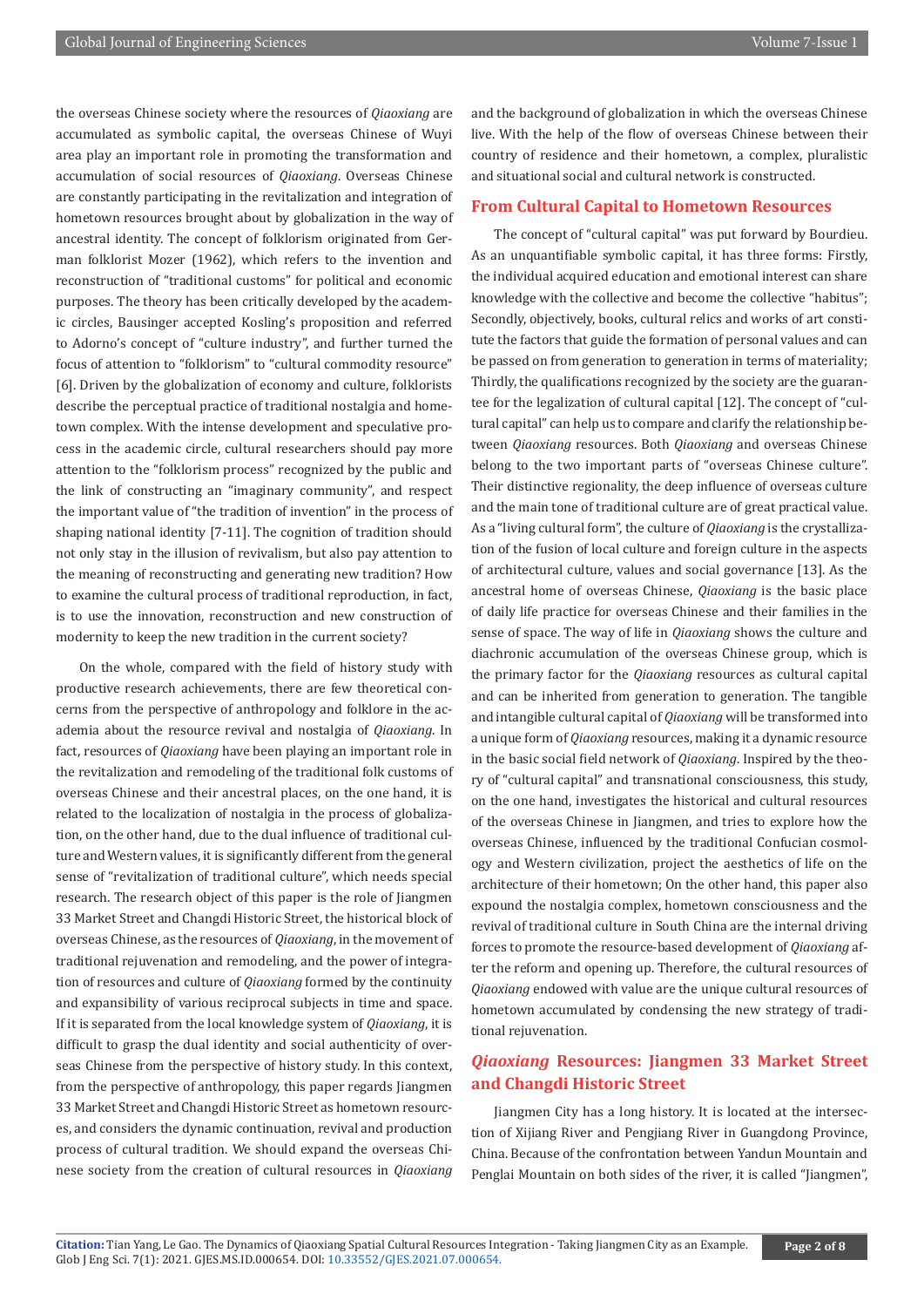which means "gate of the river". Jiangmen, also known as "Wuyi", has five county-level administrative regions, namely Xinhui, Taishan, Kaiping, Enping and Heshan. It is one of the central cities of Guangdong, Hong Kong and Macao. Jiangmen has a resident population of 4.5982 million, and there are also more than 4 million overseas Chinese who originally from Jiangmen, which are distributed in 107 countries and regions in the world. It is a famous *Qiaoxiang* in Guangdong and also known as "the first hometown of overseas Chinese". In 1840, the Qing Empire was declining day by day. The Treaty of Beijing signed by the Opium War set off a wave that the ancestors of Wuyi went abroad to make a living as Chinese laborers on a large scale. In 1902, the 28th year of the reign of Emperor Guangxu, Jiangmen commercial port became more and more prosperous because of the Sino-British commercial treaty. As early as the end of Yuan Dynasty and the beginning of Ming Dynasty, Jiangmen market was opened by local merchants on Penglai Mountain. Because of its high terrain, it was named "Xuding" (The top of the market). By investigating the basic situation of the historical resources of Jiangmen 33 Market Street and Changdi Historic Street of *Qiaoxiang* in Jiangmen, it help us to understand information of the scope, quantity, historical form, affiliated institutions, operation mechanism, resource status, preservation status, users and affected people of these oversea Chinese historical *Qiaoxiang* resources. It is hoped that through the changes of ancient markets and the development process of modern commerce in this region, we can explore the driving force of their integration with regional social culture.

According to historical records of the Qing Dynasty, the relics of Jiangmen 33 Market Street are located in Jingguo Street, Anlongli, Jielongli and Tainingli. Today, Xuding block mainly refers to the 0.3 square kilometer Chinese Southern residential style blocks of brick and stone structure located to the east of Diaotai Road, south of Lianping road and east of Chang'an Road. Most of the names of 33 Market Street are based on the function of trading: for example, Jingguo Street used to be a market for tribute fruits, candy and traditional snacks; as the name suggests, Chicken Market is the place where chickens, ducks and birds are traded; Xinsheng Street, formerly known as Jiuluo Street, is mainly engaged in funeral goods; Yu Qingli, because of the prosperity of the market in the Qing Dynasty, the Qing government stationed Yu Qingli as a county government office for magistrate. In the field investigation, we learned that Yu Qingli used to have watchtowers and prisons for defense in Qing Dynasty. In 1913, after the government of the Republic of China cleared up the property of the old Qing empire, Yuqing company, which was formed by the members of Jiangmen chamber of Commerce, built and developed 30 two-story houses with the same pattern in four lanes and three rows in the same site. Tainingli is a place for trading tiles, poultry, vegetables and fruits; Dongnansheng street, formerly known as Ci street (rice), is mainly engaged in rice cake, etc; Anlongli, the main piglets trading; Lianping Road, a prosperous commercial street merged from Liantang street and Ping'an Street, is mainly engaged in furniture and gold ornaments; Honghua

society, mainly engaged in furniture; Iron street, mainly engaged in iron; The rest, such as Chengenli, Xingning road and Yongningli, are named for their auspicious meanings. The name of Jiangmen 33 Market Street comes from the 33 stone steps down to the waterway. Because of the prosperity of Jiangmen 33 market, merchants gathered around here. People moored their boats at Shuibutou wharf and went up the stone steps to buy and sell here. Chen Xianzhang, a great scholar of Ming Dynasty, wrote poems praising the scenery at that time. There used to be Shuibutou gate on the 33 stone steps with the word "Jiangmen" engraved on the gate, which is regarded as the birthplace of Jiangmen City. Near Shuifutou stone steps: there is a well-known edge tool shop in Jiangmen, which is a witness to the prosperity of Xuding.

The development of Jiangmen in modern times is inseparable from the contribution of overseas Chinese. Since the opening of Jiangmen port, overseas Chinese have begun to build real estate in their hometown. At this time, most of the real estate built was concentrated by the family members of overseas Chinese, and the scale was small. However, statistics show that between 1919 and 1937, the investment ratio of overseas Chinese in Jiangmen was as high as 73.46% (Table 1). Compared with other periods, it is obviously the peak period for overseas Chinese to invest in building houses in Jiangmen. This is inseparable from the social and historical background at that time. Since the construction of Xingning railway from Taishan City to Jiangmen City North Street Railway Station in 1906, Jiangmen, as a foreign trade port, has enjoyed unprecedented prosperity. In 1925, Jiangmen was a city under the jurisdiction of the province. During the period of Chen Jitang's administration of Guangdong Province, the national government of Guangdong Province promulgated the law of encouragement for overseas Chinese to return to China and set up industries with the main purpose of "Protecting Businessmen and Overseas Chinese" and encouraging overseas Chinese to invest. Jiangmen 33 Market Street and Changdi Historic Street were built on a large scale at this time. In 1929, Jiangmen Changdi Historic Street Qilou (arcades) commercial district began to take shape, with numerous shops and bustling business customers. At the same time, the road system around this area has also been rebuilt and widened. At that time, 900 buildings were built in Didong district and 300 in Shahang district. There were 2300 buildings was built in Jiangmen, including 1100 residential buildings and 1200 shops. In Jiangmen (Wuyi area), 44.9% of the total number of Qilou (arcades) in Guangdong Province were built by overseas Chinese. From 1937 to 1945, the construction of overseas Chinese property in Jiangmen was greatly reduced due to the outbreak of the Anti-Japanese war. It can be seen from table 1 that the number and number of households in this period are roughly the same as those in 1862-1919. It can be inferred that the injection of overseas Chinese capital at that time was not used for investment but should be used to subsidize the residence of the family members and relatives of overseas Chinese in China. Some data show that in 1947-1945, "the overseas Chinese in America, who were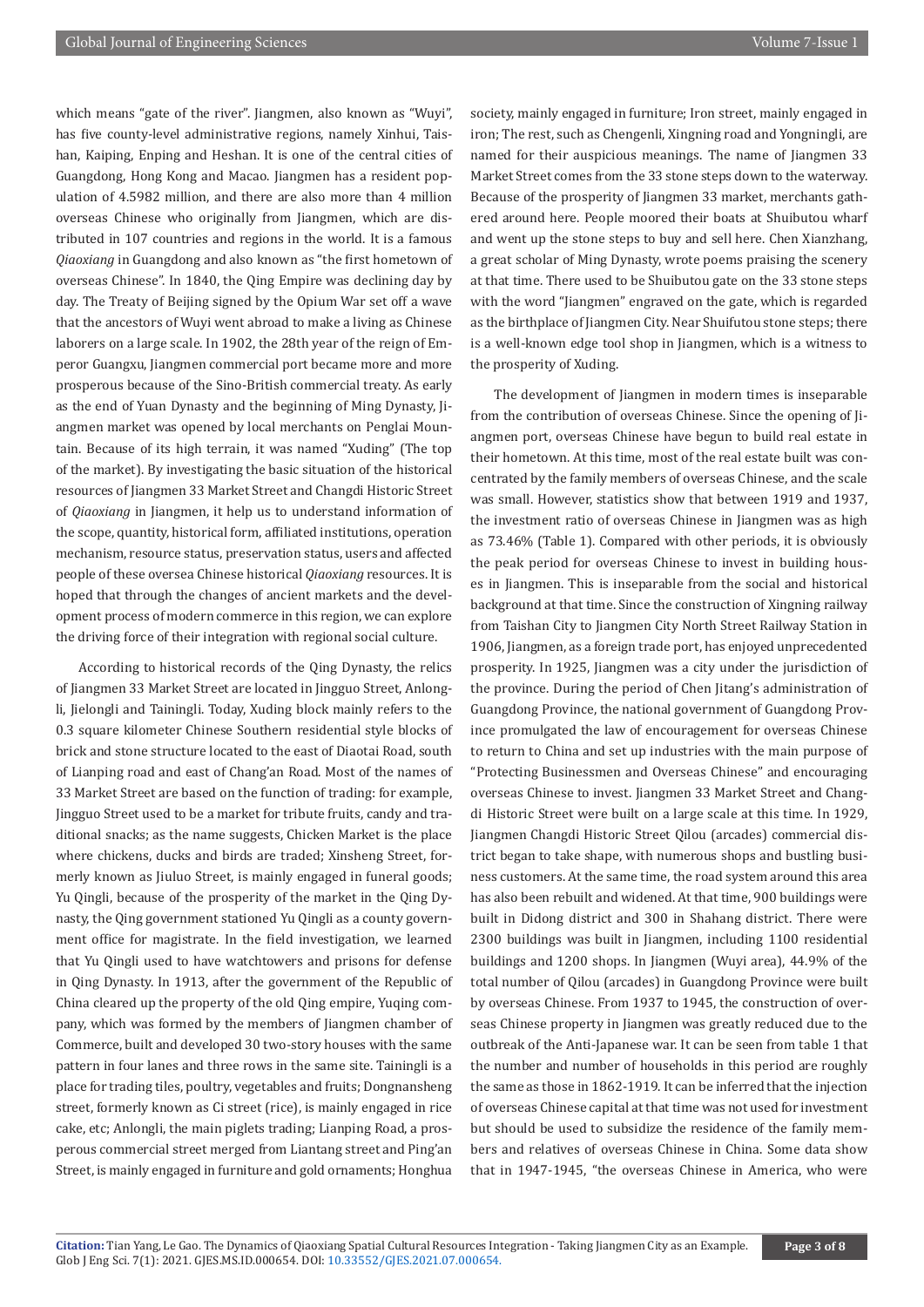mainly Chinese originally from Wuyi area, contributed more than 69 million US dollars to the Anti-Japanese War to the motherland. Among them, one of the leaders of the Chinese community in the United States. He's contributed 300000 dollars by himself". After the war, overseas Chinese investment in construction entered a state of comprehensive recovery. In 1945, in order to rebuild the wasteland, Guangdong Province issued the "Measures of Guangdong Provincial Government for Rewarding Overseas Chinese to invest and Set up Industries". The implementation of this policy encouraged the enthusiasm of overseas Chinese capital and promoted a new round of construction capital injection. According to the statistics of literature data, during 1945-1947, the total amount of overseas Chinese capital in their hometown further increased. The dual power of politics and economy has established Jiangmen as a regional center of Wuyi area and a transit station for the flow of overseas Chinese between their ancestral hometown and destination countries.

|             | ັ                      |                          |                              |
|-------------|------------------------|--------------------------|------------------------------|
| <b>Time</b> | Number of the Investor | <b>Investment Amount</b> | <b>Investment Proportion</b> |
| 1862-1919   | 197                    | 1,791,368                | 4.70%                        |
| 1919-1937   | 3081                   | 295,012,522              | 73.46%                       |
| 1937-1945   | 174                    | 1,630,000                | 4.15%                        |
| 1945-1949   | 742                    | 6,852,736                | 17.69%                       |

**Table 1:** Proportion of Overseas Chinese Investment in Jiangmen Real Estate Monetary. Unit: RMB.

Walking down the 33 steps to the former waterway a hundred years ago, we can get to Changdi Historic Street on the Bank of Pengjiang River by crossing Diaotai road and Xingning road with many Qilou on both sides. According to our research, the Qilou are mainly distributed in Dizhong road and Dixi road of Changdi Street, with a total length of about 2 km. The section from Shengli Bridge to Jiangli Bridge (about 1km) is a 2-4-story discontinuous Qilou mixed with traditional dwellings and modern buildings. The Qilou along the riverside has no back-street buildings and is already integrated with modern city. In contrast, from Shengli Bridge to Pengjiang bridge section (about 1 km), the magnificent Qilou buildings are well preserved, and the prosperity of that year can still be seen. Walking up from the Zhonghua Hotel, we can still see the previous names of hotels and businesses from the top of the Qilou a hundred years ago: such as Yongli Company, Zhonghua restaurant, Wanjiuxing, s Yangshengtang Hall, Dexuan company and so on. According to the historical records, most of these hotels and businesses are invested by overseas Chinese. There are more than 30 hotels near Dixi Road, among which there are seven large hotels with catering department. The famous Zhonghua hotel is one of them.

Unlike the section from Shengli Bridge to Jiangli Bridge, which has no building behind the Qilou, this section of Qilou back street extends from Zicha road to the northeast through Lianping Road, Xingning road and Taiping Road to Shangbu road. Within the area of about 0.27 square kilometers, there is no clear division standard, which is for commercial use or mixed use of commercial and residential buildings. These magnificent Qilou are different from the 2-3-story traditional Southern Chinese residential buildings and single or row residential buildings and grocery stores built by brick and wood in 33 Market Street, such as Shasanxu Street, Neijingguo street area. Qilou buildings are all used as shops. Their architectural styles are a combination of Chinese and Western styles, mainly Baroque style, Renaissance style, Roman arcade style, Lonian style and mixed with a small amount of Southern Chinese traditional

style. In addition, in the area about 0.023 square kilometers north of Shangbu road and west of Yuejin Road, there are buildings of overseas Chinese and their families living in the area with wellplanned lane ways named Changleli, Daanli, Longjuli, Nanfenli and Qimingli. These 2-3-story overseas Chinese residential buildings, which were built in 1914, are overseas Chinese villages built by integrated real estate company funded by overseas Chinese for overseas Chinese families and overseas villagers near Shiwan village. As a result, together with the 2 kilometers Changdi Historic Street riverside Qilou, the 0.59 square kilometer Changdi backstreet Qilou complex, 33 Market Street and Nanfenli overseas Chinese village constitute the historical imprint and urban memory of Jiangmen City's architectural landscape changes caused by the overseas Chinese investing in real estate in their hometown.

# *Qiaoxiang* **Resources and Nostalgia of Overseas Chinese**

In the academia, the research of boundary was first regarded as a phenomenon of social differentiation in human social life, represented by the classical sociologist Durkheim, who described the natural history process with the boundary study. Simmel's theory of "conflict" and Bourdieu's theory of "cultural differentiation" take a different approach to regard "secular" and "sacred" as the universal boundary from the religious perspective. Weber has a great achievement in the study of social boundary; put forward the theory of social stratification to explain the diversity of social boundary. The essence of classical research regards "boundary" as an abstract spatial order and spatial relationship of social relation system. Barth creatively put forward the "knowledge boundary", which is beyond the boundary of space society and has the ability to influence society. When discussing the construction mechanism of the boundary, Fuller regards the boundary as "the battlefield of the struggle of social relations" and thinks that the change of the boundary is the dominant factor of the complex interaction of social relations. The common point of their research is to emphasize how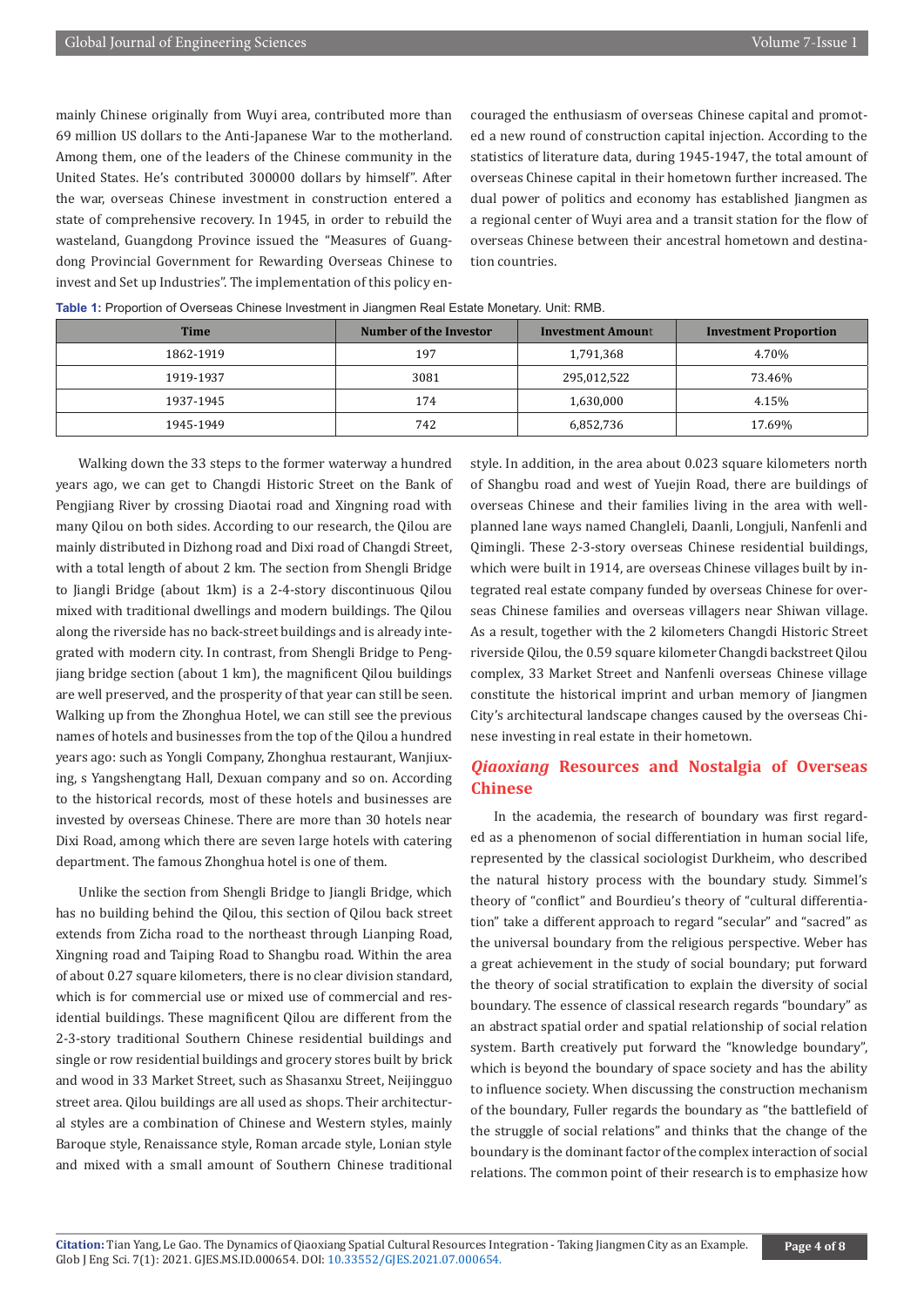the social boundary is established and transformed in the interactive relationship, and how to explain complex social phenomena. The unique values formed in the cultural field maintain and adjust the resource structure of *Qiaoxiang* and the cultural boundary as capital.

# *Qiaoxiang* **Resources: The Spatial Field of Memory**

According to research, the ratio of men to women in New York's Chinatown was 110:1 at the beginning of the 20th century. By 1940, the ratio was 6:1. Due to the long-term serious gender imbalance of Wuyi overseas Chinese in their country of residence, it is "impossible" for most people to find a spouse, let alone "satisfactory". In such a background, the overseas Chinese in Wuyi can only hope to find their own life partner in their hometown, so their hometown has become the pronoun of "home". In order to support their families, Wuyi workers worked hard overseas and the rewards they earned were sent back to their wives and children. In the 1930s, half of Guangdong's remittances came from America. In 1930, only Taishan accounted for one third of the total amount of remittances in China. It can be seen that the amount of remittances in Wuyi at that time was quite amazing. The main purpose of these remittances is to supplement the family and support the families of overseas Chinese. A large number of people in Wuyi's *Qiaoxiang* depend on remittances. The construction of the space of *Qiaoxiang* engraves the ideology and cultural belonging, so it also pays attention to the complex response and adjustment of the early Wuyi overseas Chinese group to the boundary of home (the "two ends of home" between hometown and other places). The spatial structure is not only reflected in the obvious geographical space and political power structure, but also in the cross-border context and *Qiaoxiang*, that is, the social space of their ancestral home. The defined spatial relationship and order, as well as the social and cultural significance, are not fixed, but the continuous reproduction and reconstruction of the state and overseas Chinese groups through certain cultural resources and spatial practice.

In *Qiaoxiang*, the society interacts with the concepts of memory, tourism and cultural heritage. *Qiaoxiang* has become the memory field of nostalgia and culture. Therefore, the historical past of *Qiaoxiang* is just a "foreign country" in time, and we can still study the different types of "overseas Chinese" historical and cultural resources, beliefs, international interactive networks, kinship ties and complex social relations in the society of *Qiaoxiang* through the existing space resources, combined with the dual dimensions of time and space Structural and dynamic description (including Qilou, hospital, school and villa, etc. Our brain (body) connects the existing overseas Chinese buildings, such as Jiangmen 33 Market Street and Changdi Historic Street, with the existence of daily living space, that is, *Qiaoxiang* resources (space). On the scene, we can't help but recall the overseas Chinese society as a culture by adding symbols to *Qiaoxiang* resources. The integration of the historical and cultural resources of *Qiaoxiang* itself is an important space field

to recall culture. In this case, the space field is not recognized by people through the cultural symbol overseas Chinese architecture but sublimates the whole *Qiaoxiang* resources into a whole overseas Chinese cultural symbol. The production and reproduction of hometown resources is itself the production of cultural order, "culture resides in the mind", and the culture of *Qiaoxiang* resources is "the social storage place of explanation mechanism and value system". The significance of Jiangmen overseas Chinese architecture as a space cultural commemoration scene is to let the group place their unique memory in such a space which contains cultural elements of *Qiaoxiang* and full of humanistic nostalgia.

### **Nostalgia and Emotional Belonging**

With its distinctive international characteristics, the culture of *Qiaoxiang* extends the deep nostalgia in the flow of overseas Chinese going abroad and returning home. Since modern times, the tradition of men going abroad to make a living in Wuyi area has closely linked the *Qiaoxiang* with the world. "The ups and downs of world economic development and political changes have a direct impact on the social changes in the hometown of overseas Chinese. If overseas Chinese sneeze, *Qiaoxiang* will catch a cold." with its distinctive international characteristics, the culture of *Qiaoxiang* is increasingly showing nostalgia in the heart of overseas Chinese in the continuous flow of going abroad and returning home. One of the characteristics of this study is the fieldwork of *Qiaoxiang*. We use participatory observation and deep cultural description technology to conduct in-depth and detailed ethnographic survey and record, and solve the above key points through long-term, solid, standardized and detailed ethnographic survey and repeated comparative research, so as to determine the "local people's point of view" in real cases and show multi-dimensional daily cultural life. To develop and promote the "soft power" of the cultural revitalization of *Qiaoxiang*, so as to explore and refine the cultural resources of *Qiaoxiang* around the nostalgia complex. The early Chinese laborers in Siyi area (Kaiping, Enping, Taishan and Xinhui) who went to the American continent to earn a living experienced the cruel anti-Chinese act of the 19th century and discrimination from the mainstream society. Most of them could not get together with their families. Most of the early immigrants who were strangers in foreign lands hoped to make money and return home as soon as possible. However, things are unpredictable, many factors make them have to settle in other places. At this time, their homeland became their dream place. In the early days, the custom of "second burial" was popular among the "Siyi" immigrants, and a special shipping company undertook the business of transporting corpses back home (Fan, 2017). Returning to the roots of fallen leaves is not only the traditional value and death view of Chinese people, but also the expression and expression of nostalgia. Although they died in a foreign land, people who still go back to their hometown will connect their bodies with their hometown in space again. Their descendants will also return to the land where their ancestors once lived in the form of "root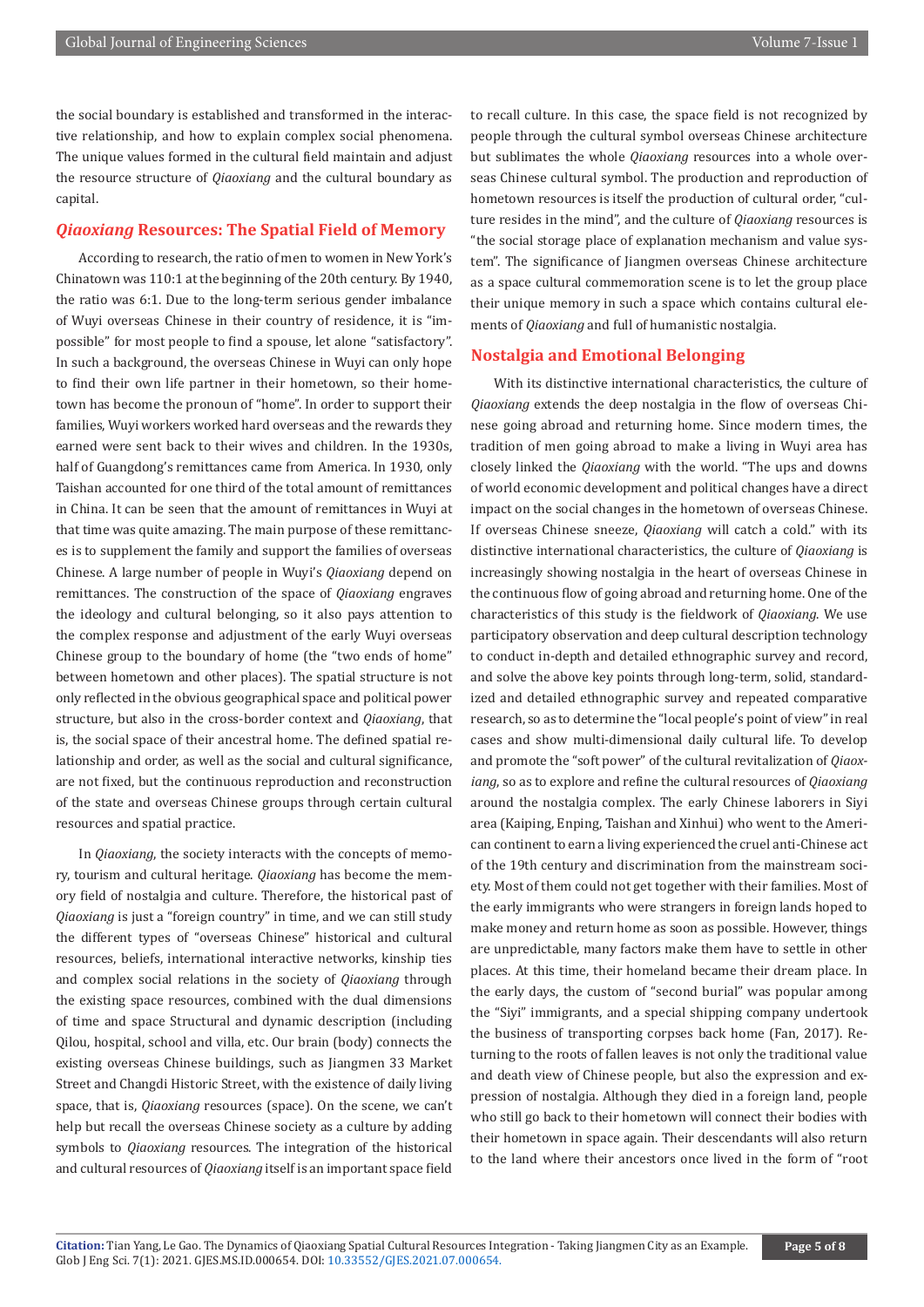seeking" to express their embarrassment in the country of immigration and nostalgia for their ancestors' hometown. Therefore, the sense of nostalgia caused by globalization makes the connection between overseas Chinese and their ancestral places coincide with traditional ideas, geographical ideas and the real intention of glorifying their ancestors (Wuyi overseas Chinese family gathering, donating money to build family temples, donating to build universities and Seeking Roots Trip); the flexibility of the "traditional concept" makes the overseas Chinese identify with and extend the circle of communication (Overseas Chinese associations, guild organizations; the idea that all Chinese come from same hometown). The cultural field on which the resources of *Qiaoxiang* depend is the interactive process and effect with different levels of state, market, politics and economy.

Nostalgia in this sense is not just a negative emotion of morbid depression but should be seen as the search for past identity from the perspective of folklorism, and closely link the past, present and future identity construction through collective memory, social memory and family memory. Based on the current society, it dynamically and actively tangles the stable identity of the current overseas Chinese and the ever-changing identity of the future Role change [14,15]. First of all, the culture of *Qiaoxiang* integrated by resource-based folk customs is the link to transform the resources of hometown into cultural capital, thus promoting the revival of regional traditional culture and connecting the spirit of "root soul dream". Therefore, *Qiaoxiang* resources become the humanistic field of nostalgia. The internal historical and cultural texture structure of overseas Chinese architecture space is not only reflected in the obvious geographical space and power structure, but also reflected in the transnational flow context of overseas Chinese and their homecoming identity, that is, the social identity adjustment across the ancestral space caused by nostalgia. Therefore, *Qiaoxiang* has become the memory field where nostalgia and culture meet. The vitality of nostalgia is rooted in the traditional Confucian culture and the cultural identity of the group [16-21]. Although the validity of tradition will be alienated and reorganized due to the change of time and space, and weakened due to the inter-generational transmission of overseas Chinese, the internal driving force of their shared identity and culture will not disappear, but will continue with the transmission of cultural memory and family memory. Secondly, from the perspective of nostalgia in the traditional sense, *Qiaoxiang* represents the feeling of the past and the exploration of spiritual destination. The construction of nostalgia can not only be understood through the extension of the century old overseas Chinese architecture, but also through the living and warm connotation of overseas Chinese activities such as root seeking and ancestor worship. The consensus on homesickness between the old overseas Chinese and their descendants is connected by the journey home return. In this regard, overseas Chinese's activities such as seeking roots, ancestor worship, sightseeing and investment have aroused a new sense of empathy. The familiar *Qiaoxiang* culture and folk custom become the whole significance of arousing their inner belonging to the carrier. Therefore, from the perspective of folklorism, the integration of fragmentary *Qiaoxiang* resources is the basis for the inheritance and creation of overseas Chinese culture [21-25].

# **Conclusion and Reflection**

This paper applies the cultural phenomenon and theoretical model centered on the resourcing of *Qiaoxiang* to the study of the revitalization of traditional culture and the intensification of cross-border social relations. From the central perspective of the transformation from culture to resources, this paper attempts to explore the social development of *Qiaoxiang* from the multiple perspectives of "local knowledge", "public position", "commonality", "identity", "reciprocity" and "cultural object" Cultural integration mode. This study argues that it is precisely because of the diversity of cultural mechanism itself and the interaction with economic capital that the cultural self-continuity and bottom-up integration power in regional society are formed, and this study is the study of this integration power mechanism. This paper focuses on the value of cultural resources such as folk customs and cultural heritage in the process of shaping national identity and discusses the bottom-up driving force of social integration from the perspective of the characteristics of multi resource integration in *Qiaoxiang*. Together with the top-down social integration, it promotes the formation of the multi integrated pattern of the Chinese nation. The theory of "pluralistic and integrated pattern" is a theory put forward by Mr. Fei Xiaotong, one of the most distinguishing anthropologists in China, in his later years to explain the characteristics of the Chinese nation. By following the explanation of this theory at the micro level, we try to construct a theoretical framework to explain the formation of this pattern. In terms of research methods, this study introduces the regional research method based on the in-depth field investigation of traditional anthropology, especially applies this method to the cultural resources, highlighting the multi-cultural attribute of the regional culture of the hometown of overseas Chinese and the integration and symbiosis beyond the regional space, while the traditional research on the revitalization of culture is mostly the research on the traditional folk customs of a place, which will be the focus of this study It is a supplement to the study of regional folk culture [26-28]. From the perspective of folklorism, driven by nostalgia, the connection between a large number of overseas Chinese and the *Qiaoxiang* in the mainland has gradually developed from simply returning home to seek roots and visit relatives to a new direction of investing and developing philanthropy. Behind the concern for nostalgia is the state's emphasis on the spiritual civilization of overseas Chinese, which is reflected in the construction of the humanistic environment of *Qiaoxiang*.

Jiangmen City, as "the first *Qiaoxiang* in China", its rich cultural resources, as a unique academic resource, are the source of power to study the cultural forms of overseas Chinese. At the same time, because the study area of *Qiaoxiang* in this study is just in the junc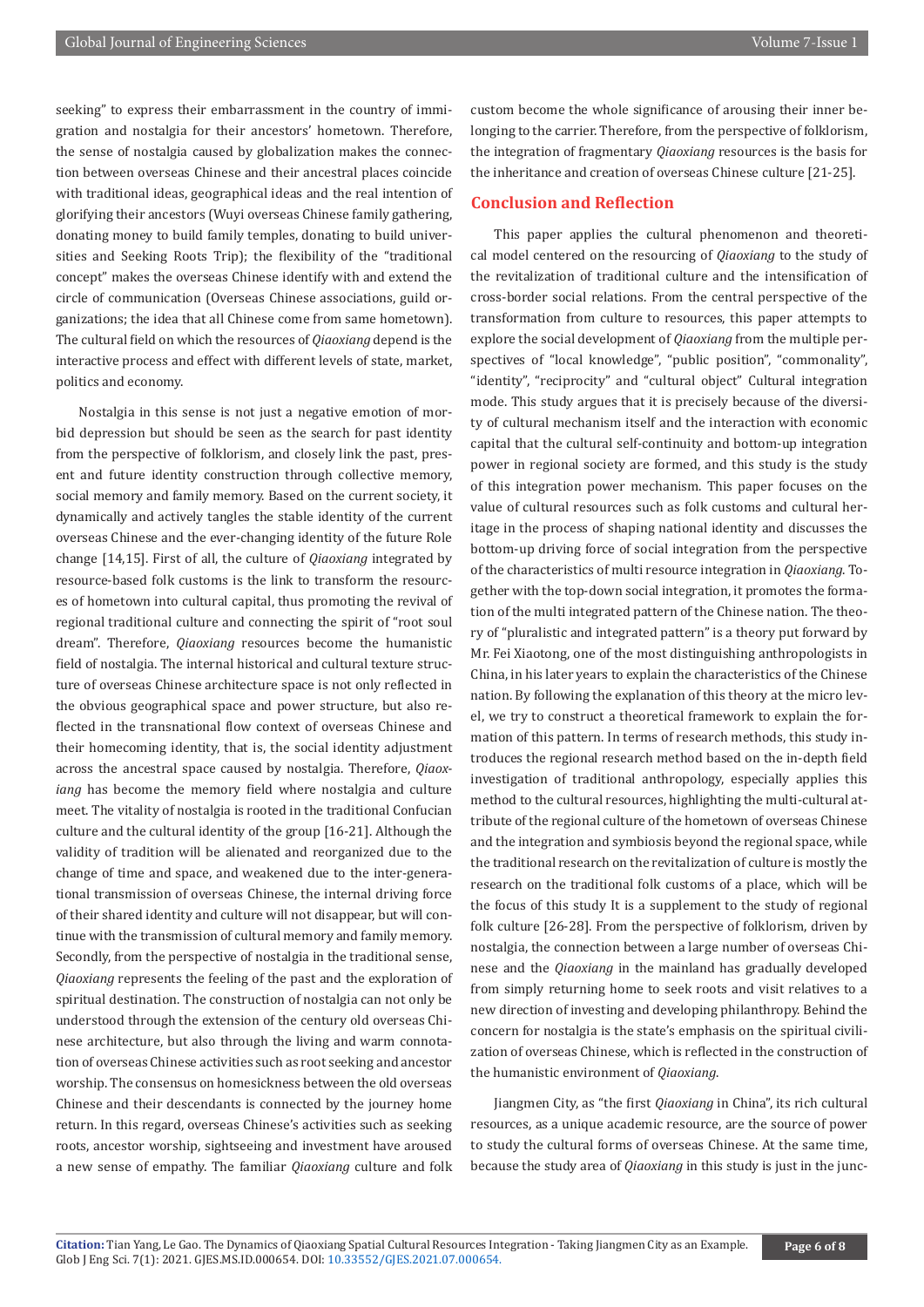tion zone of the land Silk Road and the maritime Silk Road, the study of social integration in this zone can promote the connection of the two silk roads, thus forming a closed economic and cultural circle. This research on the bottom-up social integration mechanism is just the continuation of the practical value of the above social governance and cultural resources diversity. If we look at the modern cultural reproduction and reciprocity caused by the integration of *Qiaoxiang* resources from the perspective of living state and development, we should pay special attention to how the cultural resources are transformed from the natural state of inheritance to the generation of new culture and order integration and identification with the help of cultural power from the perspective of reflection folklorism.

This paper mainly explores and hopes to help the National Overseas Chinese affairs work. Based on the existing local cultural tradition context and cultural resources of *Qiaoxiang*, how to guide the cultural resources and capitalization caused by nostalgia consciousness to the power of integration of traditional folk cultural resources of Wuyi *Qiaoxiang*, including causal power (where is the hometown of overseas Chinese), efficiency power (the goal of cultural resources), conditions or conditions Situational motivation (under what circumstances and in what ways to mobilize the cultural resources in *Qiaoxiang*), relational motivation (the relationship between the reciprocal development of overseas Chinese and their ancestral land and the national policy environment), variation motivation (the similarities and differences of nostalgia concept, traditional concept and dual identity concept and their reasons), cultural motivation (the result of stimulating the production and integration of cultural resources) The idea power of construction and behavior, interactive power (competition, cooperation, symbiosis) and other aspects will also be the following research train of thought.

# **Acknowledgement**

This project is supported by Research of Philosophy and Social Sciences in Jiangmen City 2020. Authors would like to thank Prof. Le Gao for his financial support through the project "Wuyi University Hong Kong Macao Joint Research and Development Fund: 2019WGALH23".

# **Conflict of Interest**

No conflict of interest.

## **References**

- 1. Bourdieu Pierre, Wacquant LD (2004) An Invitation to Reflexive Sociology. Meng Li and Kang Li Trans. Beijing: Central Compiler Press, Pp. 131-134.
- 2. Gordon Mathews (2000) Global Culture/Individual Identity Searching for Home in the Cultural Supermarket. Routledge, pp 9-18.
- 3. Bourdieu Pierre (1997) The Forms of Capital In: AH Halsey, Hugh Lauder, Philip Brown, Amy Stuart Wells (eds) Education: Culture, Economy and Society, Oxford: Oxford University Press, pp.46-58.
- 4. [Duan Ying \(2017\) Qiaoxiang as Method: Regional Ecology, Transnational](https://en.cnki.com.cn/Article_en/CJFDTotal-HQLY201701001.htm) [Mobility and Local Perception. Journal of Overseas Chinese History](https://en.cnki.com.cn/Article_en/CJFDTotal-HQLY201701001.htm) [Studies 1: 1-11.](https://en.cnki.com.cn/Article_en/CJFDTotal-HQLY201701001.htm)
- 5. [Xiong Yanjun, Chen Yong \(2018\) From "Economic Overseas Chinese](https://en.cnki.com.cn/Article_en/CJFDTotal-HQDX201804004.htm) [Hometown" to "Cultural Overseas Chinese Hometown": A New](https://en.cnki.com.cn/Article_en/CJFDTotal-HQDX201804004.htm) [Perspective of the Sustainable Development. Journal of Huaqiao](https://en.cnki.com.cn/Article_en/CJFDTotal-HQDX201804004.htm) [University 4: 39-47.](https://en.cnki.com.cn/Article_en/CJFDTotal-HQDX201804004.htm)
- 6. Hermann Bausinger, Volkskunde (1971) Darmatadt: Carl Habel.
- 7. Eric Hobsnawm, Terence Ranger (1983) The Invention of Tradition. Cambridge: Cambridge University Press.
- 8. Wang Wenjie (2014) Folklorism and its differentiated practice. Folklore Studies 2: 15-28.
- 9. Wang Xiaobing (2016) Chinese Folklore: where to Go from Folklorism. Folklore Studies 3: 15-25+158.
- 10. Zhao Shiyu (2006) Ancestral Memory, Homeland Symbol and Ethnic History-Analysis of the Legend of the Great Sophora tree in Hongdong, Shanxi Province. History Studies 1: 49-64+190-191.
- 11. Zhou Xing (2019) Rural Tourism and Folklorism. Tourism Tribune 34(6): 4-6.
- 12. Bourdieu, Pierre (1986) The Forms of Capital. In JG Richardson (Ed.), Handbook of Theory and Research for the Sociology of Education. New York: Greenwood Press.
- 13. Zhang Guoxiong (2014) China's Qiaoxiang Studies. China Overseas Chinese Publishing House.
- 14. Keith D, Markham Travis Proulx, Matthew J Lindberg (2013) The Psychology of Meaning. Washington D.C.: American Psychological Association.
- 15. Svetlana Boym (2001) The Future of Nostalgia. New York: Basci Books.
- 16. Guangdong Provincial Archives, Guangzhou Overseas Chinese Research Association (1989) Overseas Chinese and Selected Historical Materials of Overseas Chinese Affairs. Guangdong People's Publishing House.
- 17. Huang Zhaoji, Liang Rongju, Yang Huibo "Jiangmen Literature and History Materials". 4(6): 18.
- 18. Joyce, Hunt Lynn, Jacob Margaret (1999) Telling the Truth about History. Trans. Liu Beicheng, Xue Xun. Central Compiler Press. Pp. 198.
- 19. Li Yuru (2017) A Discussion on Contemporary Values on Related Overseas Chinese Culture: A Case Study on Qiaoxiang in Fujian and Guangdong Province. Journal of Overseas Chinese History Studies 1: 38- 49.
- 20. Lin Jinzhi, Zhuang Weiji (1989) Selected Materials on the History of Overseas Chinese Investment in Domestic Enterprises in Modern Times. Guangdong People's Publishing House, pp. 82.
- 21. Lin Jiajin (1999) A study on the Remittance of Overseas Chinese in Modern Guangdong. Guangzhou: Zhongshan University Press, Pp. 108.
- 22. Local Records Compilation Committee of Pengjiang District: Records of Pengjiang district, Jiangmen City (1984-2004). Local records Publishing House.
- 23. Moriyama (2018) Law on the Use of Cultural Resources--The 'Resourcing' of 'Culture' in Colonial Madagascar. in Iwamoto Michiya: Resources of folk culture: a case study of Japan in the 21st century. Shandong: Shandong University Press. pp. 60-86.
- 24. Mei Weiqing, Zhang Guoxiong (2001) History of Overseas Chinese in Wuyi. Guangzhou: Higher Education Press. Pp. 451-454.
- 25. Marilyn Silverman, PH Gulliver (1999) Approaching the Past: Historical Anthropology Through Irish Case Studies. Trans. Jia Shiheng. Wheat field Publishing Co, Ltd Pp. 68.
- 26. [Sylvia Fuller \(2003\) Creating and Contesting Boundaries: Exploring the](https://link.springer.com/article/10.1023/A:1022698511053) [Dynamics of Conflict and Classification. Sociological Forum 18\(1\): 3-30.](https://link.springer.com/article/10.1023/A:1022698511053)